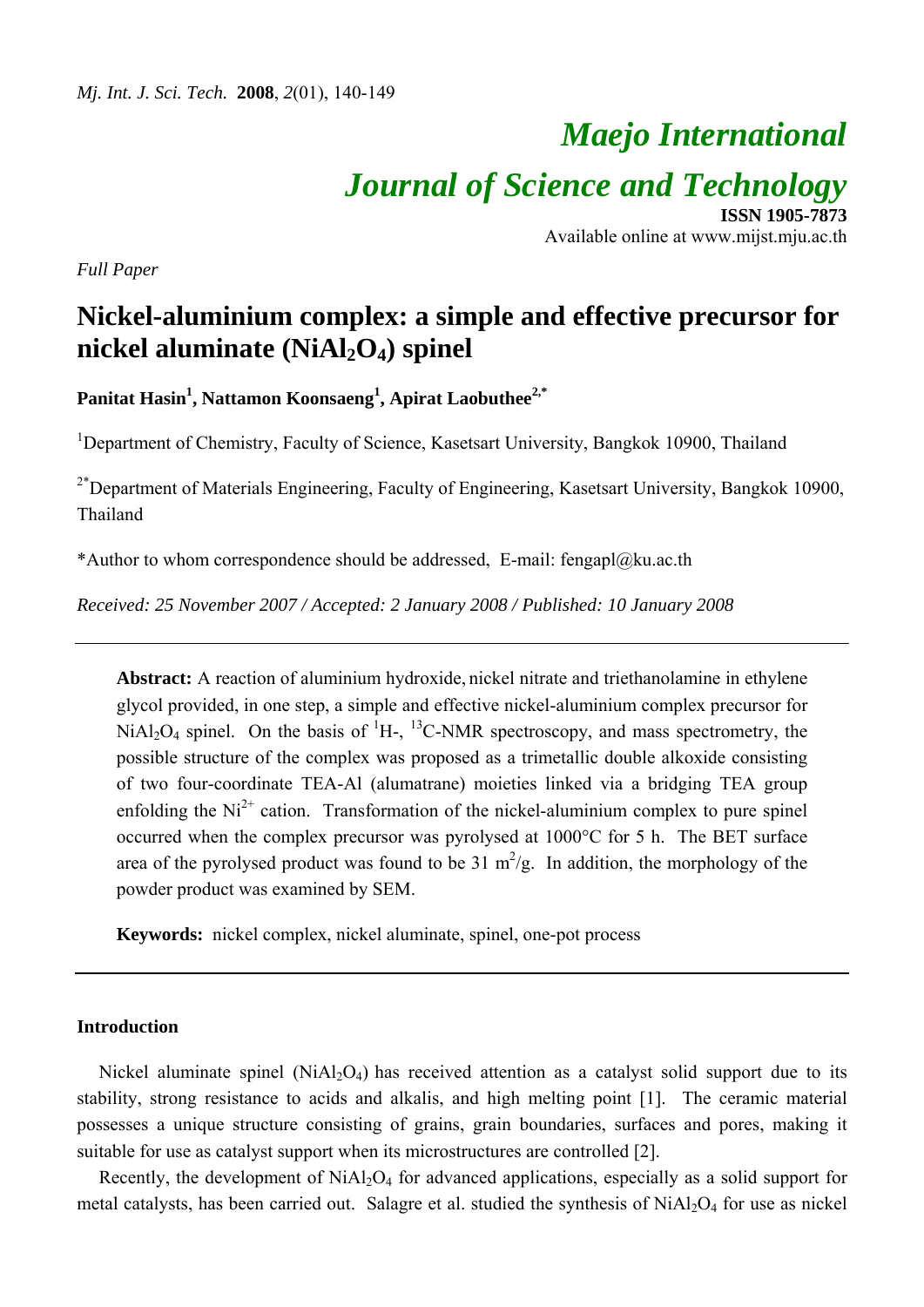catalyst support for the hydrodechlorogenation of 1,2,4-trichlorobenzene in the gas phase [1]. Rodeghiero et al. reported the transformation of  $Ni/Al$  layered double hydroxides to  $Ni/Al<sub>2</sub>O<sub>3</sub>$  and  $Ni/NiA<sub>2</sub>O<sub>4</sub>$  composites which have found utility as methanation catalysts in the treatment of carbon monoxide rich gases [3]. Jin et al*.* focused on a new looping material based on the addition of the new binder,  $NiAl<sub>2</sub>O<sub>4</sub>$ , and applied it to chemical looping combustion [4]. Cesteros et al. discussed the effect of preparation conditions for nickel aluminium hydroxide gels and calcination temperatures on the final structure of the  $NiAl<sub>2</sub>O<sub>4</sub>$ . The obtained spinel may be consequently used in catalytic system of hydrogenation reactions and in preparation of more resistant reduced catalysts [5]. Joo and coworkers observed the effect of calcination temperatures on the catalytic activity and the stability of  $Ni/Al_2O_3$  catalysts for CH<sub>4</sub> dry reforming [6]. However, for producing advanced ceramics, chemical routes offer many advantages over traditional methods, including control of homogeneity and purity of product, processing at lower temperatures, and control of the size, shape and distribution of the ceramic particles. Moreover, chemical techniques are often used for producing thin films and fibres [7-8].

Up to now, various synthetic routes for spinel have been reported, such as co-precipitation of hydroxides, sol-gel formation method, and solid-solid reaction [9-11]. However, the cost of starting materials, the homogeneity and purity, including processing temperatures are the most important disadvantages for these synthetic routes. A wide variety of inexpensive preceramic polymers derived directly from metal hydroxides and oxides has been therefore developed. One of the simple and straight- forward methods is the "oxide one-pot synthesis (OOPS)" process [12]. This method was applied to prepare  $MgAl<sub>2</sub>O<sub>4</sub>$  spinel [13].

Recently, Laobuthee et al. studied the ceramic oxide of magnesium aluminate  $(MgA<sub>1</sub>,Q<sub>4</sub>)$  spinel prepared via OOPS process for use as a humidity sensing material [14-16]. The obtained  $MgAl<sub>2</sub>O<sub>4</sub>$ exhibited a similar performance compared to those prepared by other methods. The humidity responses of the spinel exhibited good linear relationship between the logarithm of resistance and the relative humidity (RH). The considerably high sensitivity and reproducibility of this spinel was also observed [14-16].

Due to the advantages of one-pot process as mentioned above and  $NiAl<sub>2</sub>O<sub>4</sub>$  also having the same structure as  $MgA_2O_4$ , in this research work the nickel-aluminium complex precursor of  $NiA_2O_4$  was then synthesised by the same procedure as the OOPS process. In our study, nickel nitrate was, however, employed as starting material in place of nickel oxide for preparing the nickel-aluminium complex.

#### **Materials and Methods**

#### *Materials*

Aluminium hydroxide hydrate,  $[A(OH)_3.xH_2O]$  and nickel nitrate,  $[Ni(NO_3)_2.6H_2O]$  were purchased from Aldrich Chemical Co.Inc (USA) and Carlo Erba (Barcelona), respectively. They were used as received. Ethylene glycol [HOCH<sub>2</sub>CH<sub>2</sub>OH] was purchased from Carlo Erba (Barcelona), and distilled prior to use. Triethanolamine [TEA,  $NCH_2CH_2OH$ <sub>3</sub>, 98% purity] was obtained from Carlo Erba (Barcelona) and used as received.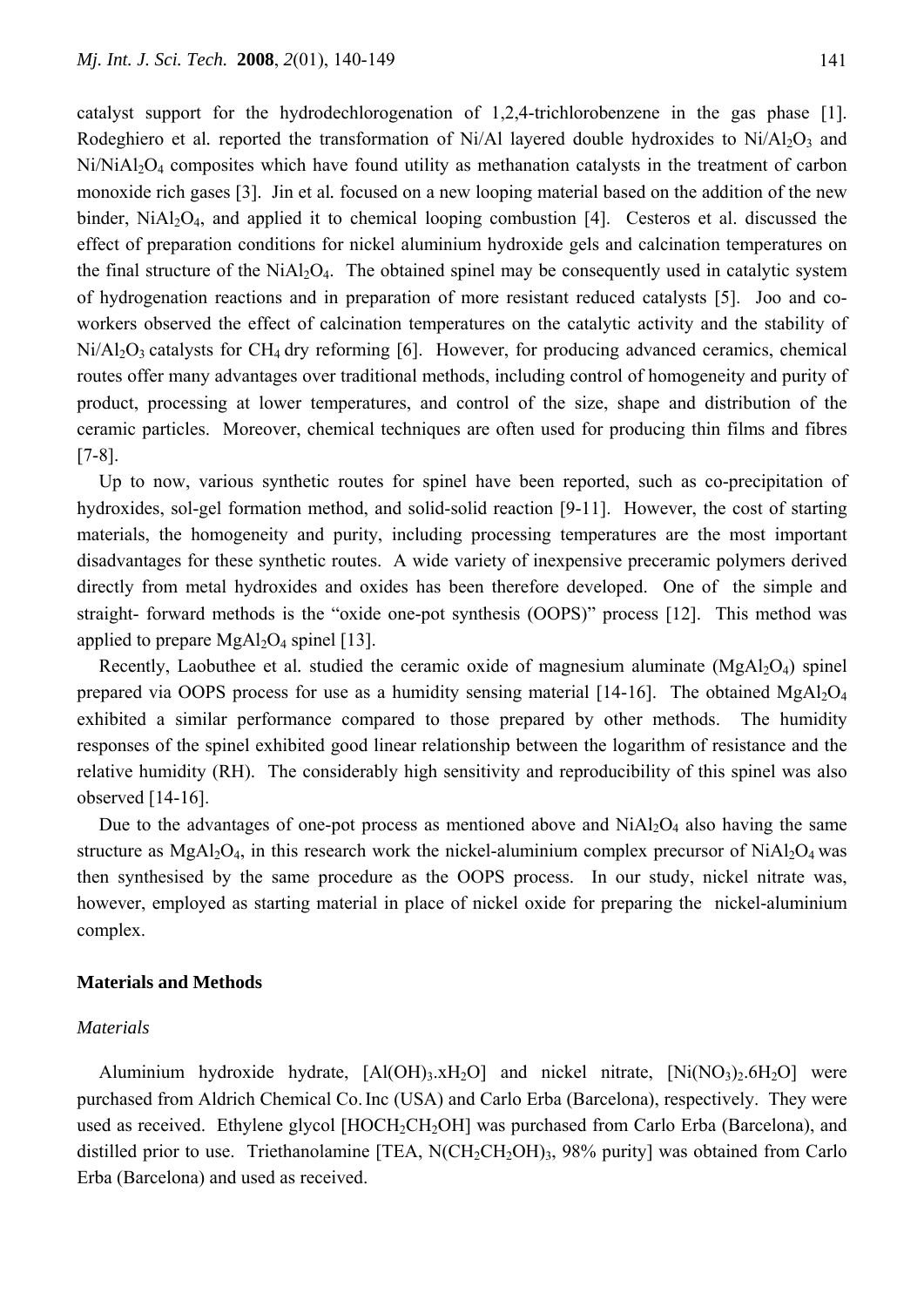The complex precursor was characterised by  ${}^{1}H$ - and  ${}^{13}C$ -NMR (INOVA VARIAN NMR Spectrometer 400 MHz). The NMR spectrometer operating in the quadrature mode was used to obtain <sup>1</sup>H- and <sup>13</sup>C-NMR spectra. Typical <sup>1</sup>H-NMR spectrum consisted of 16 transients of 23,954 data points over a 6.39 kHz bandwidth using a 3.2 μs at 45° pulse. Typical 13C-NMR spectrum consisted of 25,600 transients of 30,144 data points over a 25.16 kHz bandwidth using a 7.25 μs at 45° pulse. Deuterated dimethylsulfoxide  $(DMSO-d<sub>6</sub>)$  was used as solvent for the complex precursor. Mass spectrum was obtained from ESI-MS (Bruker Esquire mass spectrometer). Methanol was used as a solvent to prepare a complex solution for MS measurement. The mass range of a complex was set from m/z 100 to 1000. The decomposition phenomena and weight loss of the complex was studied by thermogravimetric analysis (TGA) (Perkin-Elmer TGA 7). A sample (10 mg) was heated at a rate of 5°C/min in N<sub>2</sub> (20 psi) from 27-1000°C. The TGA balance flow meter was set at 20 psi N<sub>2</sub>, while the purge flow meter was adjusted at 20 psi of synthetic air.

The pyrolysed sample was characterised by X-ray diffraction (XRD) (Phillips P.W.1830 diffractometer). The powder sample was spread on double-sided sticky tape and mounted on glass microscope slides. Diffraction patterns were recorded over a range of 2θ angles from 15 to 80° and the crystalline phase was identified from the Joint Committee on Powder Diffraction Standards (JCPDS) file No. 10-0339 [1-2, 5]. Fourier Transform infrared spectra of  $NiAl<sub>2</sub>O<sub>4</sub>$  were obtained on a Perkin-Elmer 2000-FTIR. Potassium bromide (KBr), powdered with an agate mortar and pestle, was used as non-absorbing media. Samples (0.3-0.5 wt%) were rigorously mixed with the KBr powder to prepare pellet specimens for identifying the spinel phase.Scanning electron micrographs (SEM) were obtained with a JEOL JSM-6301F scanning microscope operating at an acceleration voltage of 20 kV, a work distance of 15 mm and magnification values in 10,000x to identify the powder sample microstructures. Samples were mounted on alumina stubs using a liquid carbon paste and then sputter coated with Au to avoid particle charging.The Brunauer-Emmett-Teller (BET) surface area was calculated from the nitrogen adsorption isotherms at 77 K using a Micromeritics ASAP 2020 surface analyser and a value of  $0.162 \text{ nm}^2$  for the cross-section of the nitrogen molecule. Samples were degassed at 350°C under high vacuum for 20 h before measurement.

## *Methods*

The nickel-aluminium complex for  $NiAl<sub>2</sub>O<sub>4</sub>$  spinel was prepared via one pot process as follows. Aluminium hydroxide hydrate,  $[A(OH)_3.xH_2O (63.2\%$  as  $Al_2O_3 16.10$  g, 100 mmol)], nickel nitrate hydrate  $[Ni(NO_3)_2.6H_2O (29.07 g, 100 mmol)]$ , 3 mol equivalent of triethanolamine (TEA, 40.0 ml, 300 mmol) and 60 ml of ethylene glycol (EG) as solvent, were added into a round bottomed flask. The mixture was then heated to 140°C to distill off EG and the water by-product produced during the reaction. The reaction mixture was continuously distilled for approximately 7 h. The homogeneous products obtained were characterised by ESI-MS, TGA,  ${}^{1}$ H- and  ${}^{13}$ C-NMR.

The nickel-aluminium complex was pyrolyzed in the horizontal tube furnace at 500°C for 5 h and then 1000°C for 5 h. The product was ground in an alumina mortar and then characterised by XRD, BET, and SEM.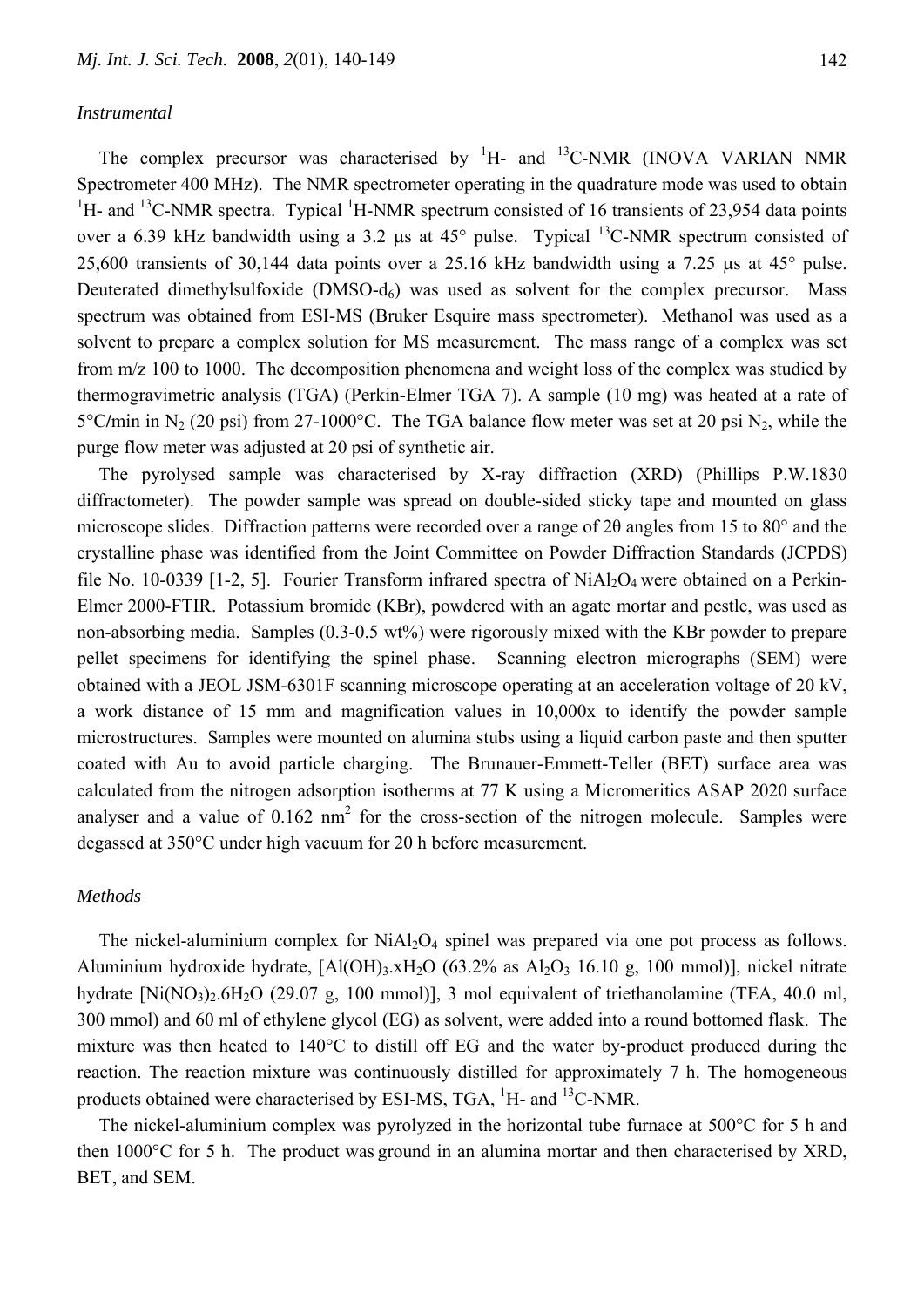#### **Results and Discussion**

In this present work, nickel nitrate was used instead of nickel oxide because it was easily dissolved in solvent as compared to nickel oxide. The reaction temperature for preparing the complex was consequently decreased to 140 $^{\circ}$  C. The reaction of Al(OH)<sub>3</sub>, Ni(NO<sub>3</sub>)<sub>2</sub>, and TEA was complete in 7 h resulting in a clear and black-green color solution. The product solution became a black-green viscous product when EG was removed. The product showed a good solubility in water and alcohols, such as, ethanol, n-propanol, and iso-propanol.

The structure of nickel-aluminium complex was determined by electrospray ionization (ESI) technique. The major peak as the protonated parent ion appeared at  $m/z = 554$ . The possible structure of product was proposed to be a trimetallic species, consisting of one TEA ligand per metal center (Figure 1). To minimise the charge separation for the most stable structure of the dipositive cation complex, it was assumed that the  $Ni^{2+}$  ion is enfolded by the third TEA, whose oxygen and nitrogen atoms can donate electrons to complex with the nickel ion as shown in Figure 1 [13-15].



**Figure 1.** The proposed structure of nickel-aluminium complex (m/z = 554)

The <sup>1</sup>H-NMR result for the nickel-aluminium complex is presented in Table 1. It was found that the peaks for methylene groups adjacent to oxygen and nitrogen atoms, occurred at chemical shifts of 3.452 ppm (triplet), and 2.637 ppm (triplet), respectively. Both peak positions shift 0.08 and 0.15 ppm respectively to downfield position compared to the free TEA.

| Peak position (ppm) | <b>Assignment</b>                                  |
|---------------------|----------------------------------------------------|
| 2.49(t)             | $N(CH_2CH_2OH)_3$ , free TEA                       |
| 3.37(t)             | $N(CH_2CH_2OH)_{3}$ , free TEA                     |
| $4.45$ (br)         | OH of TEA either coordinated to $Ni2+$ or free TEA |
| 2.64(t)             | NCH <sub>2</sub> CH <sub>2</sub> OA1               |
| 3.45(t)             | NCH <sub>2</sub> CH <sub>2</sub> OA1               |

**Table 1.** <sup>1</sup>H-NMR peak positions and assignments for nickel complex precursor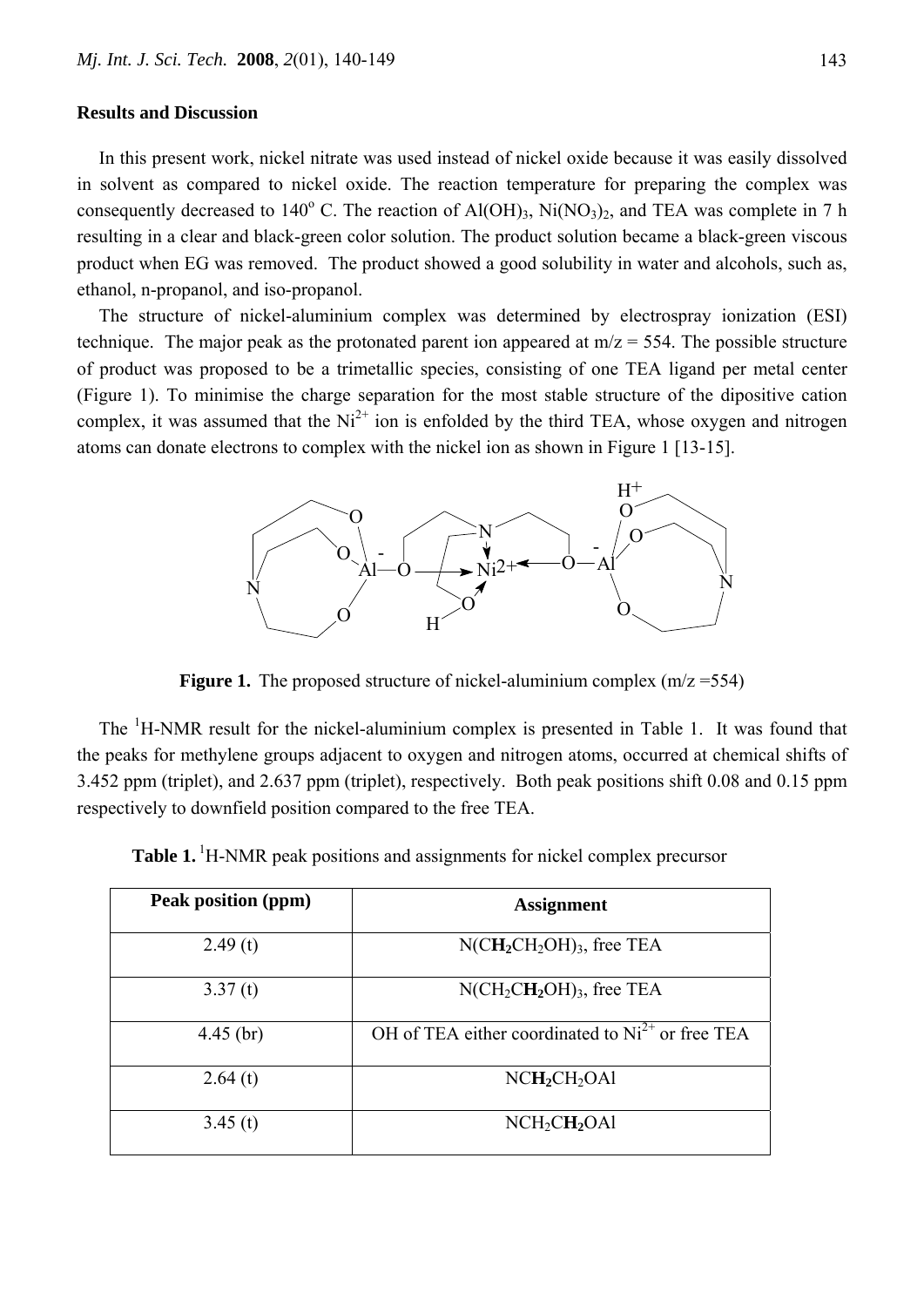The <sup>13</sup>C-NMR spectrum of the nickel-aluminium complex consists of four different peaks. The peaks at 54.759 and 59.646 ppm are assigned to the carbons of ethyleneoxy groups bound to Al while the peaks at 59.867 and 60.914 ppm are the most probable positions for the bridging TEA ligand (Table 2).

| Peak position (ppm) | <b>Assignment</b>                       |
|---------------------|-----------------------------------------|
| 54.31               | $N(CH_2CH_2OH)$ <sub>3</sub> , free TEA |
| 54.76               | $NCH_2CH_2OA1$                          |
| 59.87               | Bridging $NCH_2CH_2O$                   |
| 59.65               | NCH <sub>2</sub> CH <sub>2</sub> OA1    |
| 60.91               | Bridging $NCH2CH2O$                     |
| 63.45               | $N(CH_2CH_2OH)_{3}$ , free TEA          |

Table 2.<sup>13</sup>C-NMR peak positions and assignments for nickel complex precursor

The results also showed that it is not easy to distinguish between the free ethyleneoxy and the bridging groups. It might be due to the fact that the carbon peak (and proton) positions of the free ethyleneoxy group are close to those of the two bridging groups. However, the retained free TEA could be burned out during the pyrolysis.



**Figure 2.** TGA thermogram of nickel-aluminate complex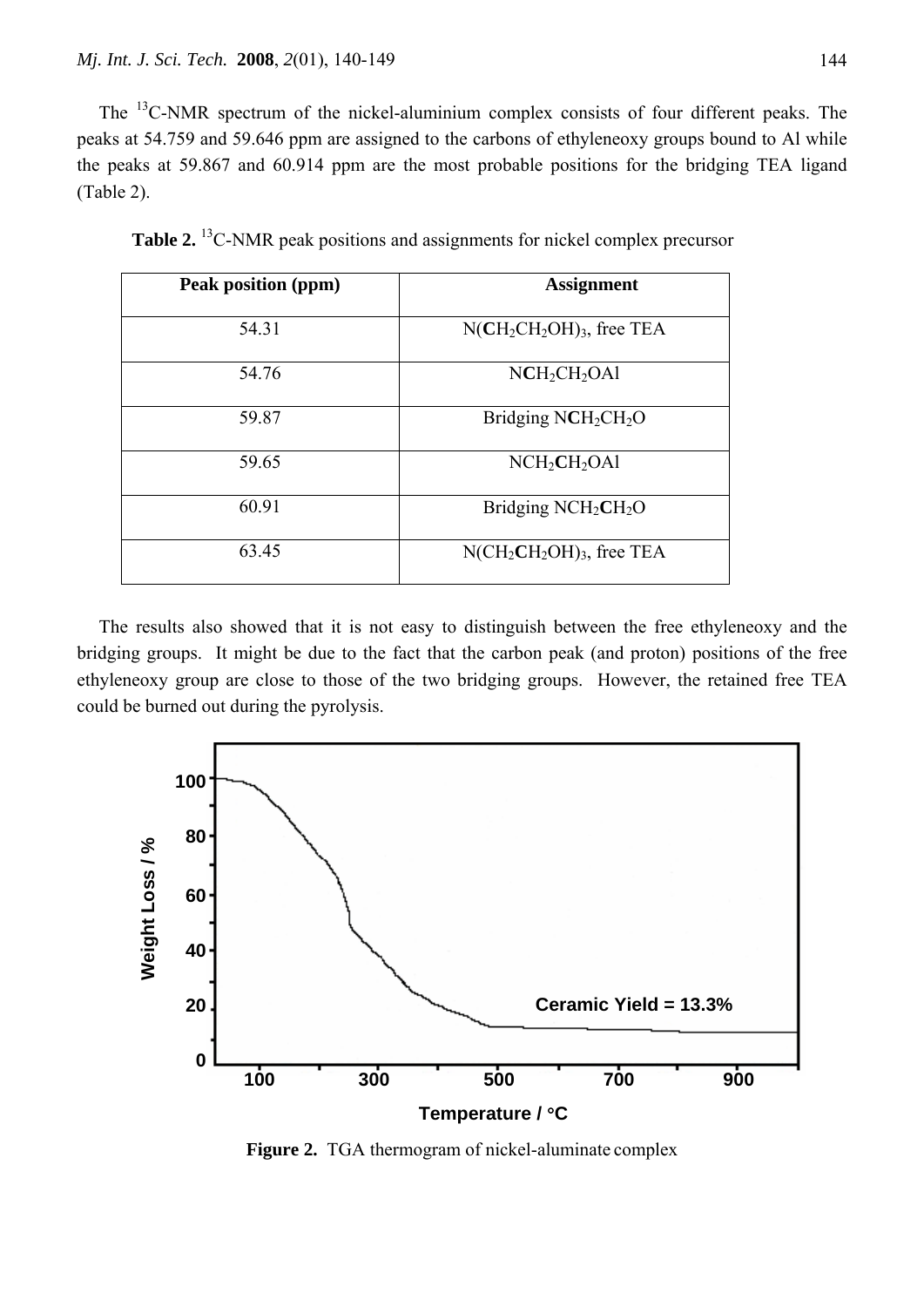To obtain  $N(A_1)O_4$ , the nickel-aluminium complex was then studied by TGA. The thermogram (Figure 2) shows three regions of mass loss. The first mass loss occurring between 100° and 250°C involved the decomposition of the organic ligand. In this step, volatiles and char were generated [13- 15]. The char obtained was then oxidised during continuous heating from 250° to 500°C as shown in the region of second mass loss (Figure 2). The final mass loss occurred at 500-800°C. It should be noted that in the final mass loss, some  $NiCO<sub>3</sub>$  was formed. The formation of  $NiCO<sub>3</sub>$  during ligand decomposition could be confirmed by the FTIR result which shows a broad peak of low intensity and broad peak at approximately 1508 cm<sup>-1</sup> (Figure 3).

After pyrolysing the complex at 500°C for 5 h and then at 1000°C for another 5 h, the obtained product had a blue colour. As the nickel-aluminium complex was a highly viscous liquid, the decomposition products, such as  $CO$ ,  $CO<sub>2</sub>$ ,  $H<sub>2</sub>O$  and volatile hydrocarbons produced during the pyrolysis of the complex were difficult to escape and retained in the resulting product. Consequently, a gas-filled and foam-like structure was obtained [13-15].



**Figure 3.** FTIR spectrum of the spinel precursor pyrolysed at 600<sup>o</sup>C for 5 h

Figure 4 shows the powder X-ray diffraction pattern of the  $NiAl<sub>2</sub>O<sub>4</sub>$  obtained by calcination at 500°C for 5 h and then at 1000°C for another 5 h. All peak positions were identified by comparing with JCPDS file No. 10-0339. The major peaks for spinel were the *hkl* reflection of 311, 400 and 440.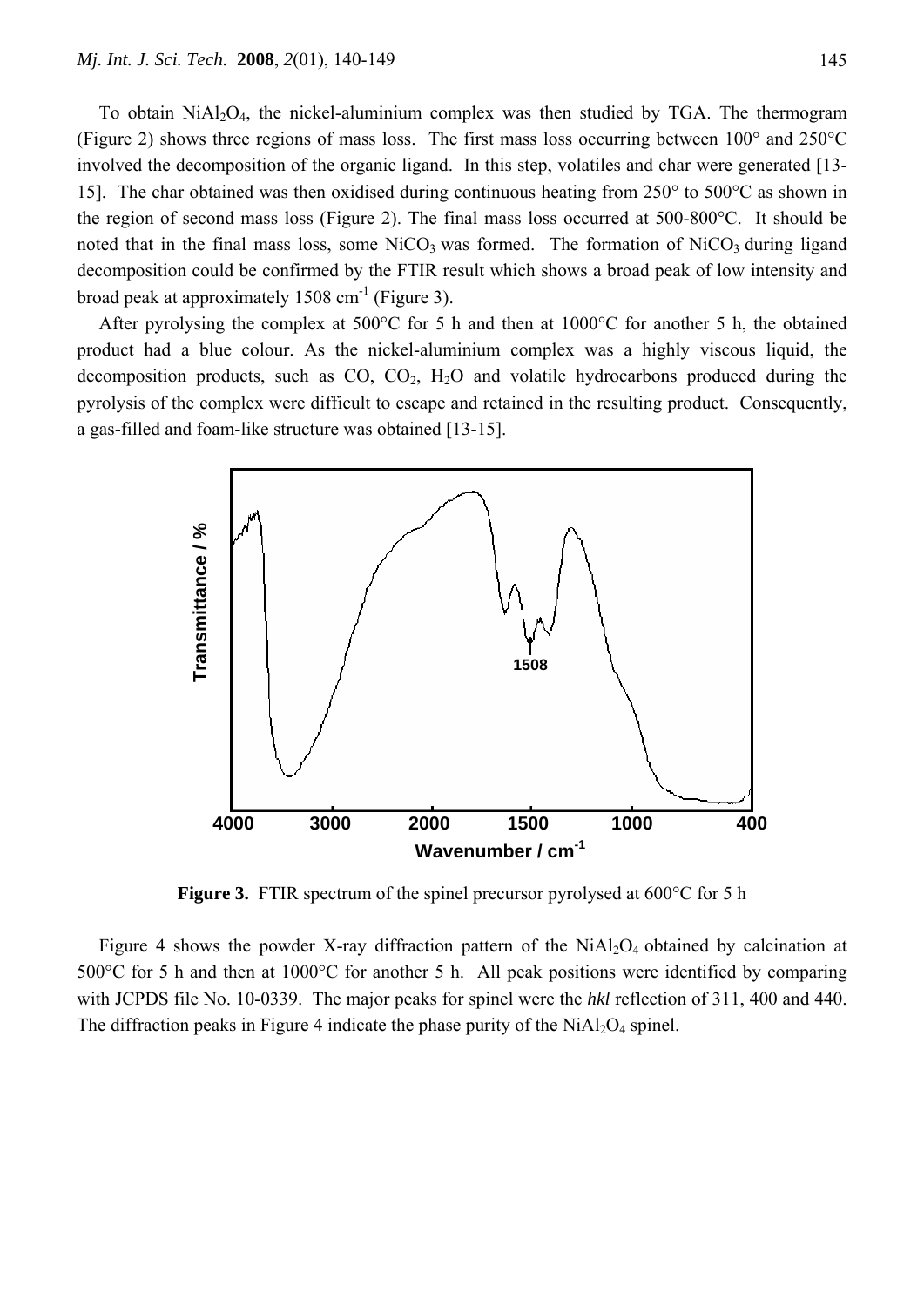

**Figure 4.** Powder X-ray diffraction pattern of the  $NiAl<sub>2</sub>O<sub>4</sub>$ 



**Figure 5.** FTIR spectrum of the spinel precursor pyrolysed at 500°C for 5 h and then at 1000°C for 5 h

FTIR spectrum (Figure 5) shows two characteristic peaks of the spinel phase at approximately 728 and 500 cm<sup>-1</sup>. The peak at 728 cm<sup>-1</sup> is associated with the lattice vibrations of tetrahedrally coordinated Al-O. The peak at 500 cm<sup>-1</sup> is associated with stretching vibration mode of Al-O for the octahedrally coordinated aluminium ion  $[17-18]$ . The broad peak at 3447 cm<sup>-1</sup> represents the hydroxyl peak from either physisorbed water or hydrogen-bonded hydroxyl groups on the spinel surface.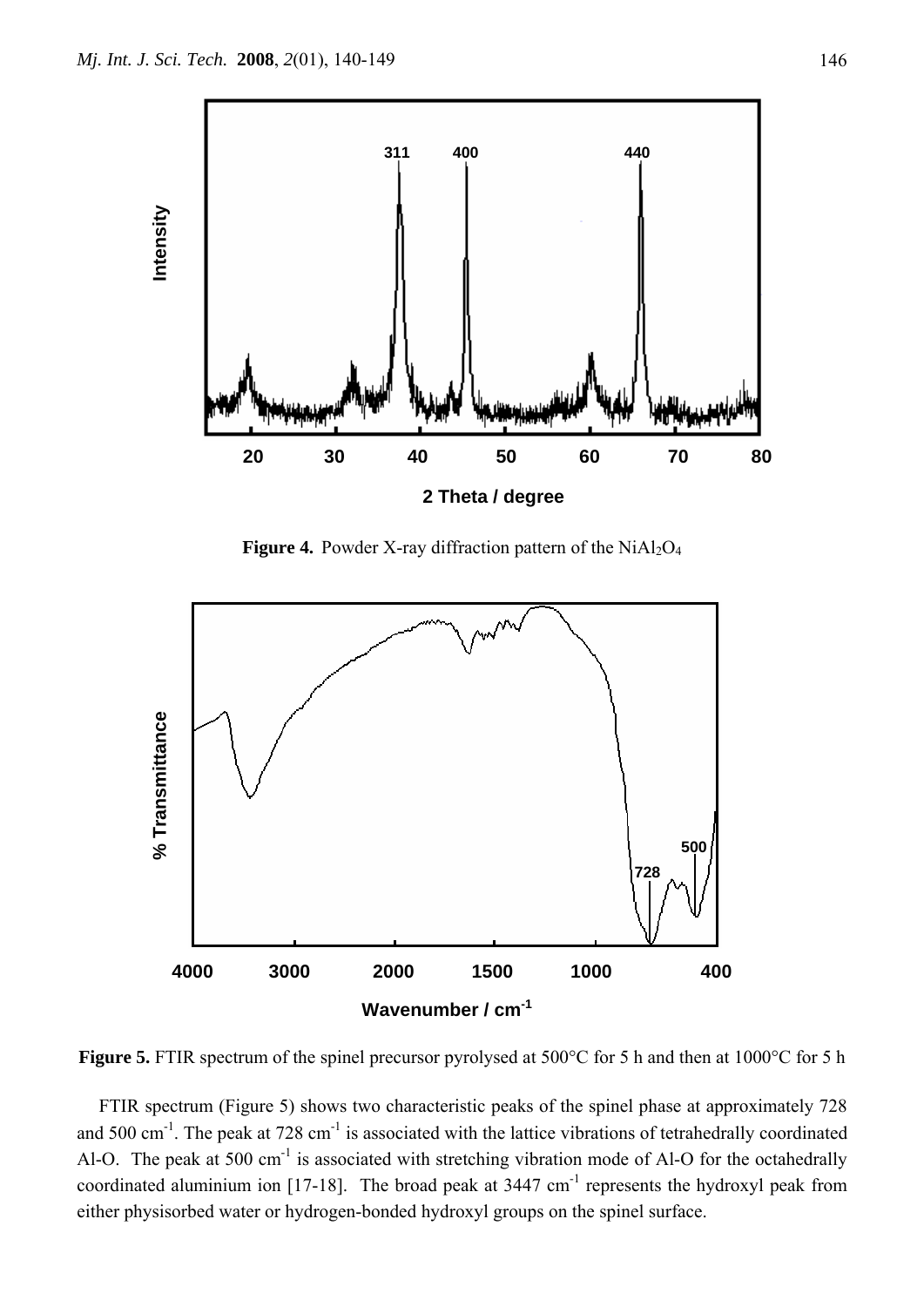The surface area of NiAl<sub>2</sub>O<sub>4</sub> measured by BET analysis was 31 m<sup>2</sup>/g while the pore volume examined by single point adsorption analysis was  $0.10 \text{ cm}^3/\text{g}$  and the pore size determined by adsorption average pore width analysis was 13 nm.



**Figure 6.** Scanning electron micrograph of NiAl<sub>2</sub>O<sub>4</sub> (magnification x10,000)

The SEM micrograph of the  $NiAl<sub>2</sub>O<sub>4</sub>$  powder is shown in Figure 6. The powder was irregularly shaped with blocky particles possibly due to the agglomeration generated during the precursor pyrolysis. The results from BET and SEM indicated that the powder obtained did not have a large surface area. However, the  $NiAl<sub>2</sub>O<sub>4</sub>$  from the one-pot process was a highly pure compound compared with those from other previous methods [1-6].

## **Conclusion**

The product obtained from the one-pot process was found to be a simple nickel-aluminium complex which was effective for use as a precursor for preparing pure  $NiAl<sub>2</sub>O<sub>4</sub>$ . Thus the "One Pot" process offers an inexpensive, straightforward alternative to solid-solid reaction, co-precipitation and other chemical techniques of ceramic processing, and retains the advantages of purity, homogeneity, low processing temperatures. In addition, owing to the ease of preparation and the process capability, the one- pot process may be used to prepare  $NiAl<sub>2</sub>O<sub>4</sub>$  for catalyst applications.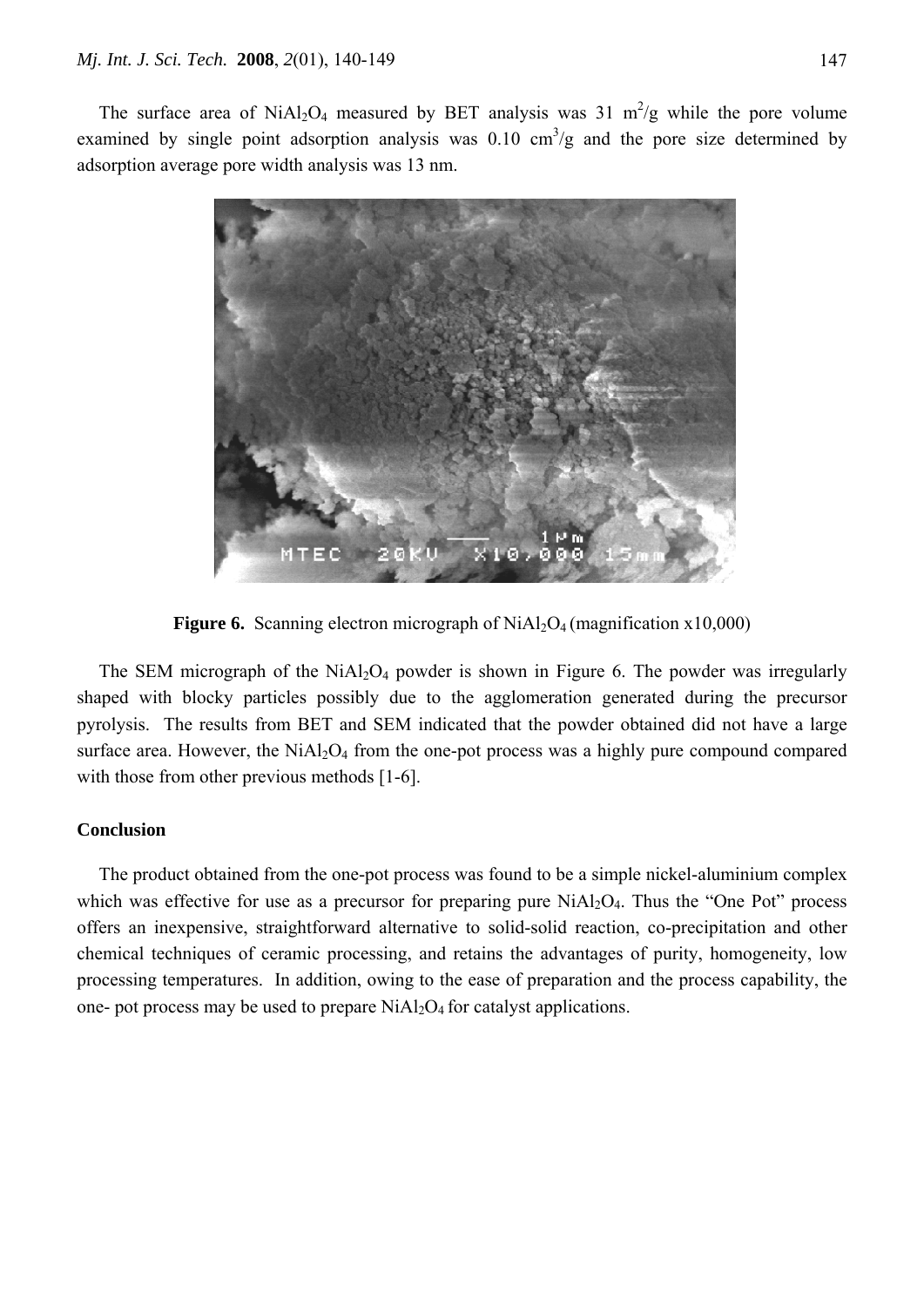### **Acknowledgements**

We thank the Postgraduate Education and Research Programs in Petroleum and Petrochemical Technology (ADB-MUA), Kasetsart University Research and Development Institute (KURDI), and Faculty of Engineering, Kasetsart University for the support of this work.

## **References**

- 1. Y. Cesteros, P. Salagre, F. Medina, and J. E. Sueiras, "Synthesis and characterization of several Ni/NiAl2O4 catalysts active for the 1,2,4-trichlorobenzene hydrodechlorination", *J. Appl. Catal.*, **2000**, *25*, 213-227.
- 2. Y. Cesteros, P. Salagre, F. Medina, and J. E. Sueiras, "Simple synthesis and characterization of several nickel catalytic precursors", *J. Chem. Educ.*, **2002**, *79*, 489-491.
- 3. E. D. Rodeghiero, J. Chisaki, and E. P. Giannelis, "In situ microstructural control of  $Ni/Al<sub>2</sub>O<sub>3</sub>$  and Ni/NiAl2O4 composites from layered double hydroxides", *J. Chem. Master.*, **1997**, *9*, 478-484.
- 4. H. Jin, T. Okamoto, and M. Ishida, "Development of a novel chemical-looping combustion: synthesis of a solid looping material of Ni/NiAl2O4", *J. Ind. Eng. Chem. Res.*, **1999**, *38*, 126-132.
- 5. Y. Cesteros, P. Salagre, F. Medina, and J. E. Sueiras, "Preparation and characterization of several high-area NiAl2O4 spinels: study of their reproducibility", *J. Chem. Master.*, **2000**, *12*, 331-335.
- 6. O-S. Joo and K-D. Jung, "CH4 dry reforming on alumina-supported nickel catalyst", *Bull. Korean Chem. Soc.*, **2002**, *23*, 1149-1153.
- 7. G. L. Messing, S-C. Zhang, and G. V. Jayanthi, "Ceramic powder synthesis by spray pyrolysis", *J. Am. Ceram. Soc.*, **1993**, *76*, 2707-2726.
- 8. A. Gurav, T. Kodas, T. Pluym, and Y. Xiong, "Aerosol processing of materials", *Aerosol Sci. Technol.*, **1993**, *19*, 411-452.
- 9. R. J. Bratton, "Coprecipitates yielding MgAl2O4 spinel powders", *Am. Ceram. Soc. Bull.*, **1969**, *48*, 759-762.
- 10. Y. Ning and C. Li, "Structural inhomogeneity and crystallization behavior of aerosol-reacted MgAl2O4 powders", *Mater. Lett.*, **1992**, *15*, 84-88.
- 11. G. Gusmano, P. Nunziante, E. Traversa, and G. Chiozzini, "The mechanism of MgAl<sub>2</sub>O<sub>4</sub> spinel formation from the thermal decomposition of precipitated hydroxide", *J. Eur. Ceram. Soc.*, **1991**, *7*, 31-39.
- 12. R. M. Laine, B. L. Mueller, and T. Hinklin, "Neutral and mixed neutral/anionic polymetallooxanes", U.S. Patent No. 5,418,298, May 23, **1995**.
- 13. K. F. Waldner, R. M. Laine, S. Dhumrongvaraporn, S. Tayaniphan, and R. Narayanan, "Synthesis of a double alkoxide precursor to spinel  $(MgAl<sub>2</sub>O<sub>4</sub>)$  directly from Al(OH)<sub>3</sub>, MgO and triethanolamine and its pyrolytic transformation to spinel", *Chem. Mater.*, **1996**, *8*, 2850-2857.
- 14. A. Laobuthee, "Synthesis of MgAl<sub>2</sub>O<sub>4</sub> spinel and its application as a humidity sensing element", *MSc. Thesis*, **1997**, Chulalongkorn University, Thailand.
- 15. A. Laobuthee, S. Wongkasemjit, E. Traversa, and R. M. Laine, "MgAl<sub>2</sub>O<sub>4</sub> spinel powders from oxide one pot synthesis (OOPS) process for ceramic humidity sensors", *J. Eur. Ceram. Soc.*, **2000**, *20*, 91-97.